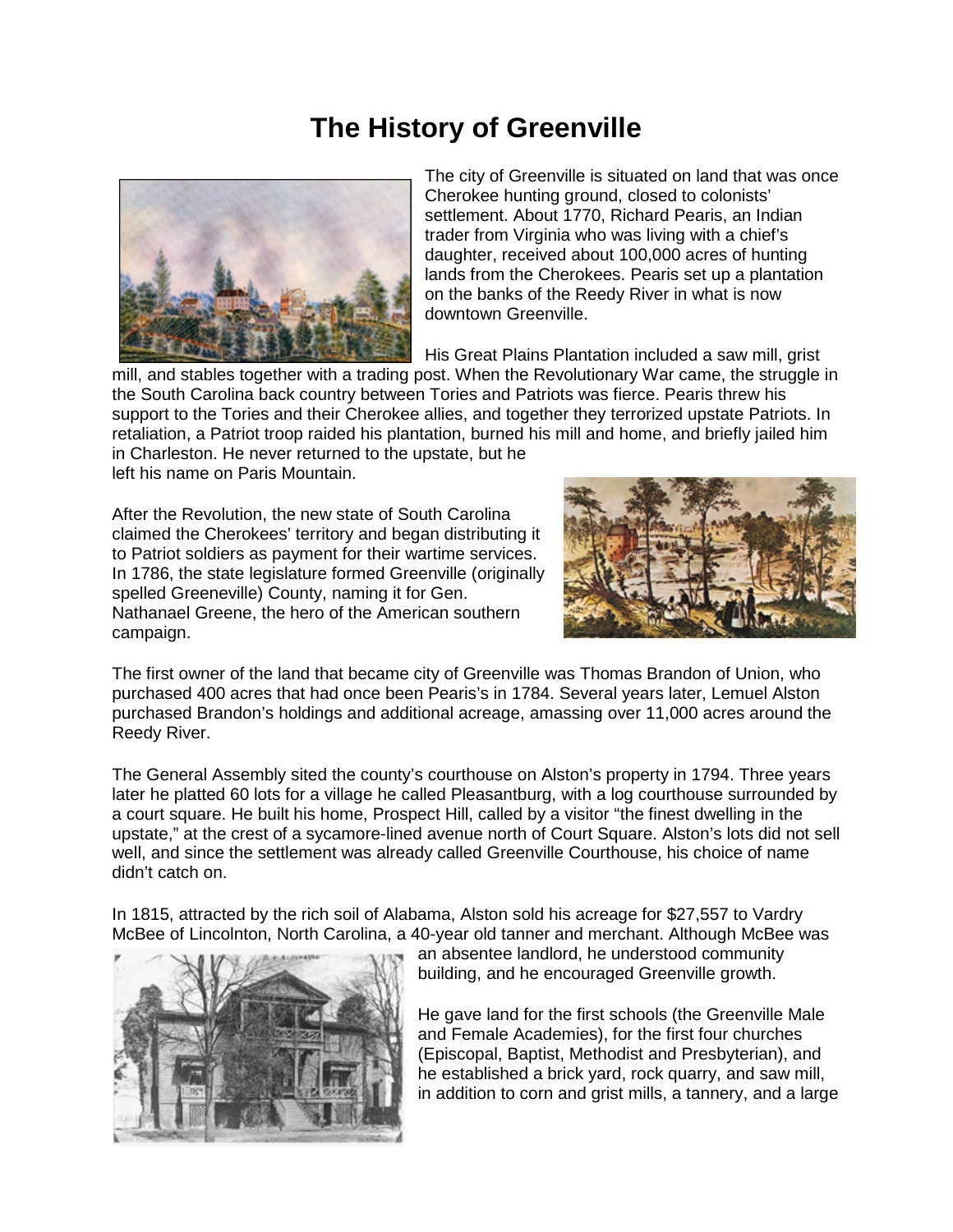general store. Seven miles south of town he built a paper factory and cotton and woolen mills. Alston's former home became a boarding house for the summer visitors who were making the little village a summer resort.

Visitors could also stay at the Mansion House, which had a bar, ballroom, piano, and the only sofa in the village, and entertain themselves with picnics beside the Reedy River and trips to Caesar's Head and Table Rock. After 1823, visiting judges presided over a new fireproof courthouse designed by state architect Robert Mills.

While most visitors lived in hotels and boarding houses, some built large vacation homes. They include Whitehall, erected by Governor Arthur Middleton in 1813 and Lowndes Hill Plantation on the Pelham Road (1827). Other still extant antebellum homes include the Earle Town House (c. 1810), the F. F. Beattie House (1835, now the Women's Club), and the Kilgore-Lewis House



(1835), home of the Greenville Garden Club.

Politically Greenville was Unionist, opposed to neighbor John C. Calhoun's theory of nullification. Lawyer and newspaper editor Benjamin Perry was a spokesman for the anti-nullification forces, who included Vardry McBee and summer visitor Joel Poinsett, one-time Secretary of War and ambassador to Mexico (where he discovered the flower later named for him).

In the 1850s the little resort village (its population had

climbed to about a thousand people) became "the Athens of the Upstate." In 1851 the Furman University moved from Winnsboro to a bluff above the Reedy River, bringing with it Baptist faculty and students. In 1854 the Greenville Baptist Female College opened on the land and in the buildings of the former academies, and in 1859 Furman's religion department separated to become the Southern Baptist Theological Seminary.

In December 1853, the first Greenville and Columbia Railroad train arrived at a depot on Augusta Road, providing far more convenient access to the rest of the state. Greenville was the district market town, but it also had busy Main Street stores and the Gower, Cox and Markley Coach Factory, the largest coach manufacturer south of the Potomac.

The town was a Unionist stronghold in 1850, but a combination of national events—John Brown's Raid on Harper's Ferry and Abraham Lincoln's election among them—and fiery speeches supporting Secession by University President James Clement Furman and others led Greenville to vote for Secession in December 1860.

During the Civil War, the town, far removed from action in Virginia and the West, became a refuge for low country residents fleeing from federal troops. Furman and the Seminary closed, but the Female College continued operating. A women's association created a "Soldiers' Rest," while nearby farms and mills supplied food and clothing to the Confederacy, and the coach factory manufactured ambulances and gun caissons. An armory on Green Avenue produced rifles.

The town's single brush with war came three weeks after Appomattox when federal troops searching for Jefferson Davis came through Greenville. Six weeks later, President Johnson appointed Benjamin Perry provisional governor of the state.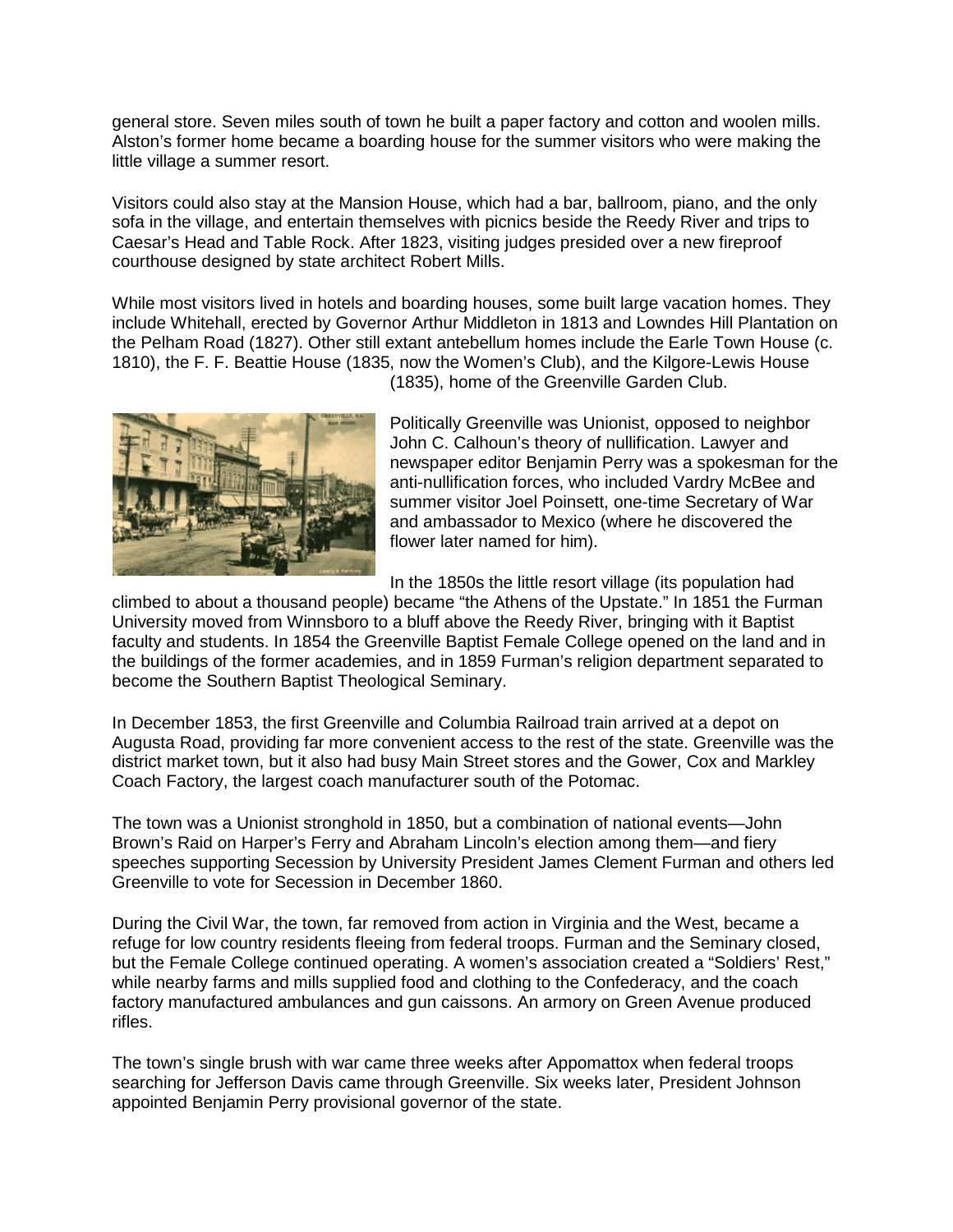During Reconstruction, the small upstate town, like the rest of the state, faced a new, different, and often difficult world. Newly freed people had new decisions and opportunities. Black Baptists and Methodists began their own congregations, Springfield Baptist and Silver Hill (later John Wesley United Methodist) Churches. In 1866, primary classes began for black children and adults in a Main Street hotel that became Allen School in 1869.

A Freedmen's Bureau headed by Major John W. DeForest adjudicated racial arguments and distributed food and clothing to those in need. DeForest later published a series of articles in Harpers Weekly about his experience. They are primary sources on Reconstruction Greenville.

In 1868, the town sent a bi-racial delegation to a convention that wrote a new state constitution. It ended slavery and provided for free public education, property rights for women, and the vote for black men. The following year, Greenville (population now 2,757) was chartered as a city.

Construction, halted for a decade, returned in the 1870s. City Officials built the first bridge across the Reedy River sturdy enough for horses and carriages, while three Bostonians constructed the Camperdown Mill on the Reedy River. The Charlotte and Atlanta Airline Railroad (later the Southern Railway) was completed. A mule-drawn street railway joined the new railroad station on West Washington Street with the Augusta Street G & C Depot. After 1874, residents could read a daily newspaper, the Greenville Daily News. Hoping that it would attract immigrants to town, its overwhelmingly Protestant Scots-Irish citizenry supported the building of St. Mary's Catholic Church in 1876.

The seeds of modern Greenville were planted in the 1880s. Southern Bell installed a telephone exchange; a Board of Health began operating; pipes were laid for water and sewers, electric lights began illuminating city streets on dark nights. In spite of opposition from some taxpayers, free public schooling began.

Between 1895 and 1897, Greenville became a cotton mill town. American Spinning, Mills Manufacturing, and Poe Mill--opened just outside the city's limits. With Camp Wetherill, set up during Spanish-American War, they brought new people and money to the small city.



Soon after the turn of the twentieth century, Greenville's population surged. Four new mills opened and the Great Migration" of 1905 brought new workers and their families. A "beltline" trolley soon linked the mills with down town and with each other. Residential electricity and paved streets improved new "suburbs." Boyce Lawn (now the Pettigru Street Historic District), Hampton-Pinckney, Earle Street and the neighborhoods near City Park were popular with the new cotton men who came to work at mill offices. Salesmen could check into new hotels—the Ottaray and the Imperial.

Congregations of Lutherans and Jews formed, a public hospital opened, and a large new YMCA gave men and boys a place for recreation. Black people, though, did not share in the increased prosperity. Jim Crow legislation, including ordinances establishing segregated housing, accommodations, and transportation, led many to move north.

While the coming of the World War to Europe brought a brief economic downturn, by 1917 most local mills were working three shifts daily. The first Textile Exposition in 1915 was so great a success that Greenville began proclaiming itself the "Textile Center of the South." In the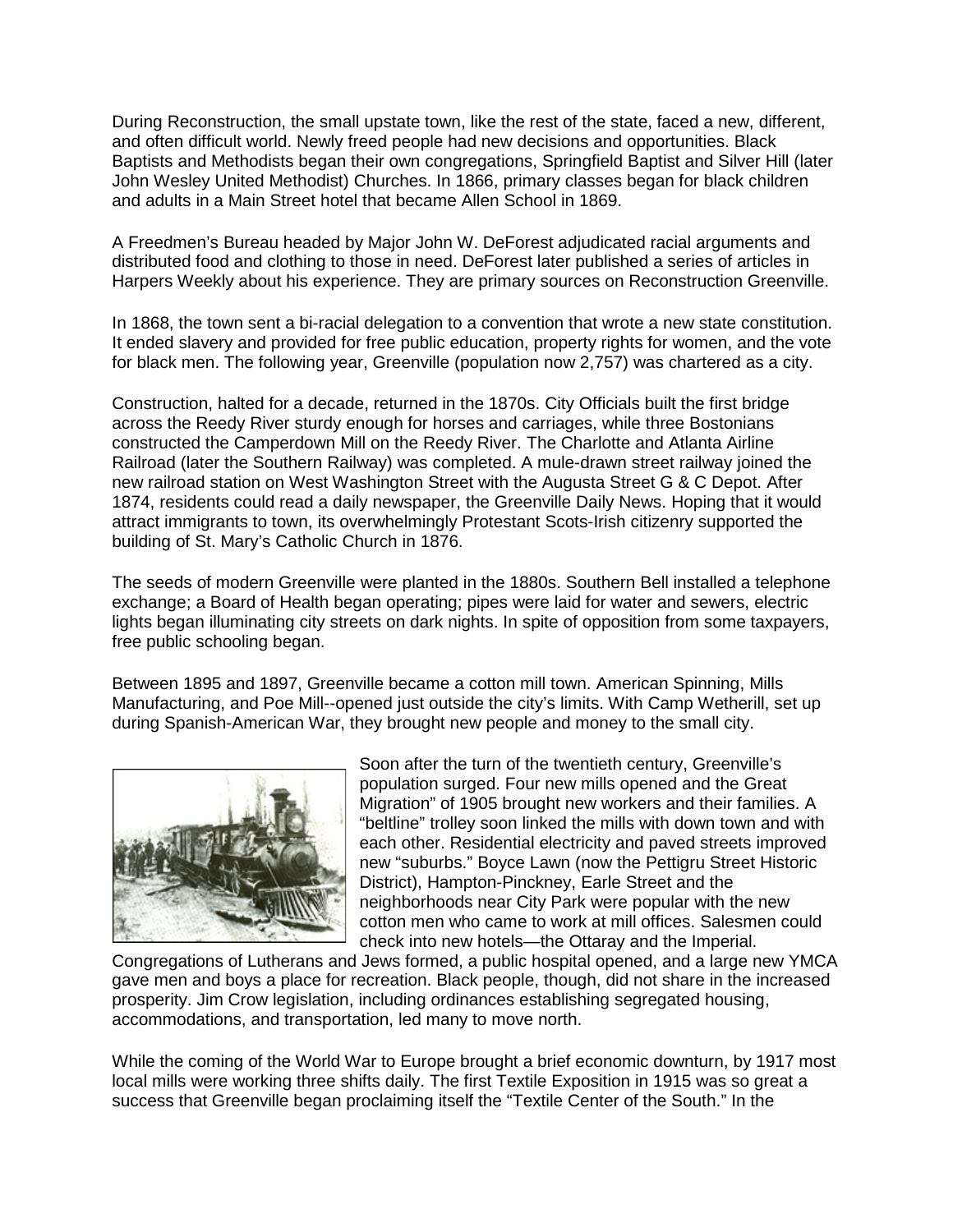summer of 1917, the first troops training Camp Sevier on 1900 acres north of the city, found a hearty welcome downtown. A new courthouse and a home for the Textile Exposition were completed in spite of the conflict, and with the addition of an 11th grade and accreditation, Central School became Greenville High School.

The city boomed in the Jazz Age. Commercial activity, long extended from Court Square to North Street, surged up to College Street with department stores and movie theatres. The Chamber of Commerce demolished Robert Mills' old Courthouse to build a headquarters of their own. Across Court Square, the century-old Mansion House was leveled and replaced by the Poinsett Hotel. John Woodside built the tallest building in the two Carolinas. A modest public library opened. With eight new mills outside the city limits, the city's "metropolitan" population increased to 50,000.

Although the Great Depression hit the rest of the nation in 1929, it began in the South about 1926. When the boll weevil decimated crops, farmers had less cash to purchased good and the value of their land fell. Mills, losing money, "stretched out" work and fired older workers. The Bank of Commerce failed in 1926; three more, including Woodside National Bank, closed their doors by 1931. Even though Furman finally was accredited, became a recipient of the Duke Endowment, and was a football power, both it and the Greenville Women's College struggled to survive.

Conditions were so bad in the early 1930s that telephones were removed from city hall and salaries of police and fireman and school teachers, already reduced 20 percent, were paid five months late. Furman and the Women's College were forced to merge. The General Textile Strike of 1934 brought martial law to the city and National Guardsmen to the mill villages. While Greenville enthusiastically supported the election of Franklin D. Roosevelt to the presidency in 1932 and 1936 (with 98 percent of the vote), and New Deal programs improved Cleveland Park, constructed a federal building, Sirrine Stadium, and a new Greenville High School, it took increased orders because of threats of war in Europe before prosperity slowly returned.

Those threats became a reality in December 1941. The town strongly supported the building of the Greenville Army Air Base (later Donaldson Air Force Base) near Conestee and worked to support national goals, raising money, entertaining soldiers, and accepting wartime austerity and rationing.

After V-E and V-J Days, though, four years of saving and pent-up demand brought an orgy of spending and traffic. Main Street pulsated with cars; four national highways siphoned into it. Real estate firms quickly leased available downtown stores. Furman bulged—its student body nearly doubled with returning veterans. City limits expanded to include Bob Jones University on Wade Hampton Boulevard and the Augusta Road and North Main neighborhoods.

Within a decade, though, those successes brought problems. Suburban shopping centers drew shoppers and traffic from downtown. So did extending Church and Academy Streets from twoblock long city streets to access roads to Highway 29 and new Interstate 185 . Camperdown Mill's site was more valuable for development than production, and it and its mill village were razed. In 1958, Furman moved to 1100 acres on the Poinsett Highway, leaving behind their campus in the shabby West End. When women students joined them in 1961, their old campus began to be developed as a center for the arts and was renamed Heritage Green.